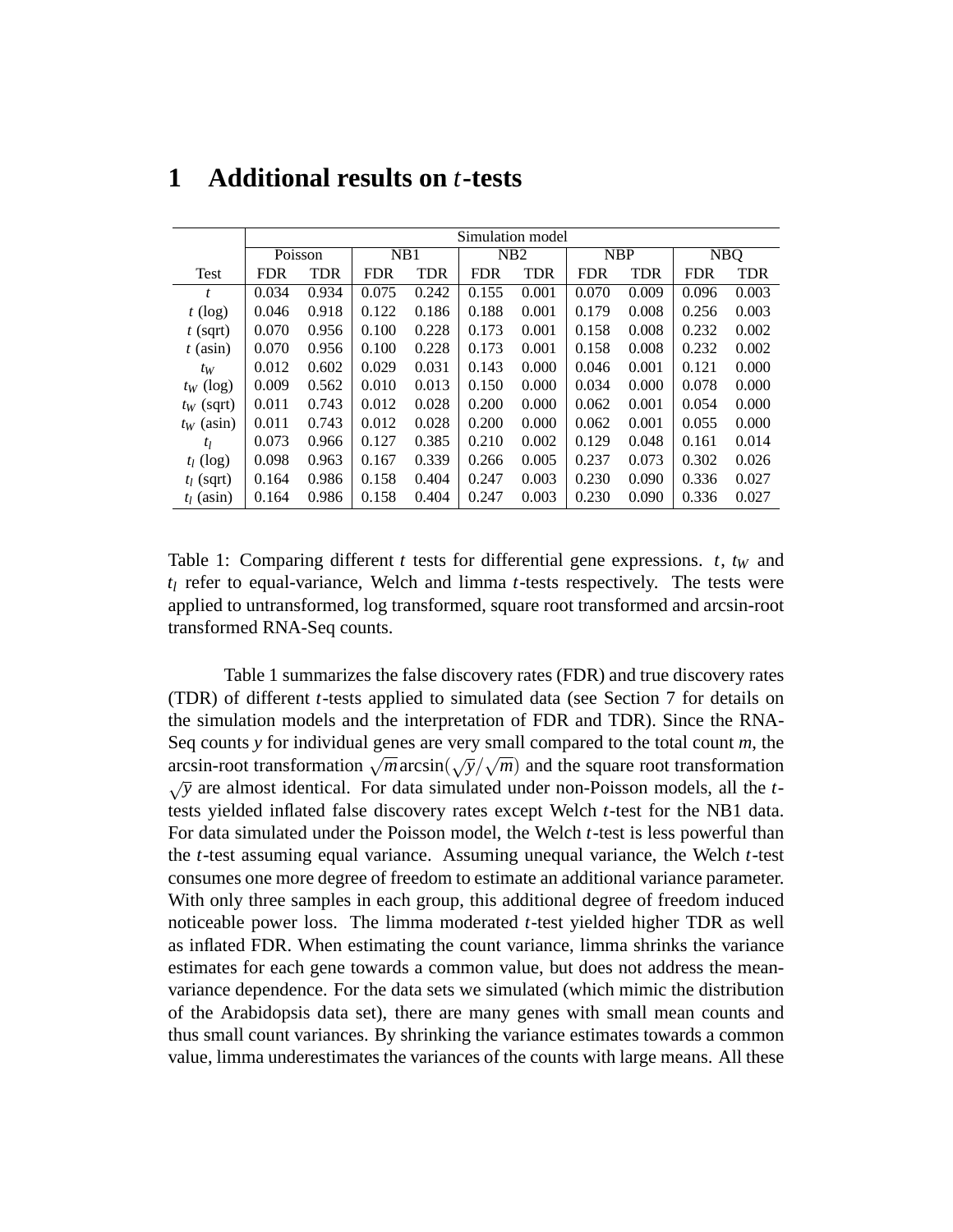*t*-tests do not address the dependence of the variance on the mean and they are not adequate for explaining the count variability in RNA-Seq data, especially when the range of the mean counts is large.

## $\overline{2}$ **Additional MA plot for the Arabidopsis example**



Figure 1: Scatter plot of estimated log fold change versus estimated mean of the gene counts. Green crosses, cyan circles, and magenta pluses highlight the top 100 differentially expressing genes identified by edgeR (trend), DESeq and NBP respectively.